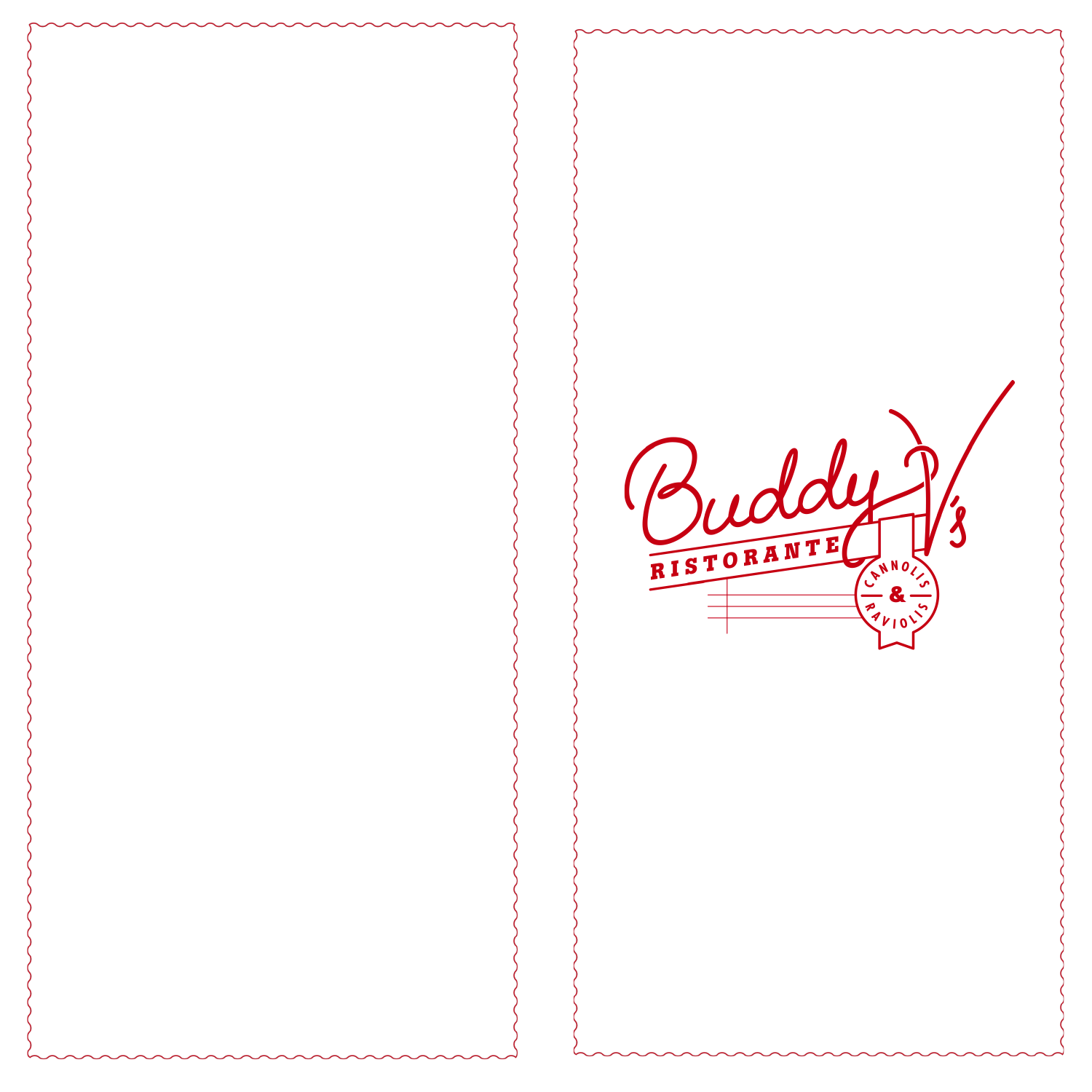# SPEGIALTY GOGKTAILS

#### 16

 THE CAKE BOSS pinnacle cake, chocolat royal liqueur, bailey's cream

#### BLOOD ORANGE SPRITZ

aperol, prosecco, aranciata rossa

#### BUDDY'S OLD FASHIONED OR MANHATTAN

featuring amador double barrel or horse soldier bourbon poured over a large single ice sphere

18

MELON BLOSSOM absolut watermelon, elderflower, orange-cello, cucumber, mint

MARGARITA VENNEZIANA

Ignite blanco, amaretto, wild berries sweet & sour, fresh lime

#### BASILICO

wild turkey longbranch, american honey, orange, basil, ginger ale

 CUCUMBER MULE hanson cucumber, source ginger beer, mr. qumber soda

AMORA LAVANDA Empress gin, monin lavender, lemon, lavender bitters

> POMEGRANATE MARTINI Ignite vodka, pom, pama, lime juice

THERE'S ONLY ONE WAY TO RUM sammy's beach bar rum, blackberry, blood orange, soda

BELLA RAGAZZA

malibu, strawberry, lime, organic simple syrup

# WUME

CABERNET SAUVIGNON RSV san simeon, 2018......... 123 CABERNET SAUVIGNON daou, 1740 RSV, paso, 2019 ..... 148 CABERNET SAUVIGNON j. lohr, signature, 2014 ......... 168 CABERNET chateau st jean, cinq cepages, sonoma, 2017 ..... 198 CABERNET SAUVIGNON silver oak, napa, 2014 .......... 325

#### ITALIAN WINES

RED WINES

| CHIANTI CLASSICO RSV, castello banfi, tuscany, 2017  58 |
|---------------------------------------------------------|
| CHIANTI CLASSICO RSV ruffino rsv ducale tan, 2018  78   |
| CHIANTI CLASSICO antinori, peppoli, tuscany, 2015  82   |
| CHIANTI GRAN SELEZIONE ducale oro, 2016  94             |
| CHIANTI CLASSICO RSV marchesi antinori, 2019 105        |
| CABERNET SAUVIGNON banfi, aska, bolgheri doc, 2017 88   |
|                                                         |
| SANGIOVESE ruffino, il ducale, 2019  58                 |
|                                                         |
| SUPER TUSCAN castello banfi, belnero, 2016 79           |
| SUPER TUSCAN antinori, il brucciato, 2019  89           |
| SUPER TUSCAN gaia, ca marcanda promis, 2018  138        |
| SUPER TUSCAN gaia ca marcanda magari, 2019  188         |
| SUPER TUSCAN antinori, tignanello, 2018  428            |
| AMARONE castel rothari, villa san zeno, veneto, 2017 98 |
|                                                         |
| AMARONE bertani, veneto, 2016 132                       |
| AMARONE speri, veneto, 2016  168                        |
| BAROLO reversanti, piemonte, 2017  98                   |
| BAROLO bussia, bruno giacosa, piemonte, 2014 148        |
| BAROLO ceretto, piemonte, 2016  152                     |
| BAROLO gaia, dagromis, piemonte, 2018  350              |
| BRUNELLO DI MONTALCINO uggiano, 2016  108               |
| BRUNELLO DI MONTALCINO bosco, 2015 112                  |
| BRUNELLO DI MONTALCINO san polo, 2016 148               |
| BRUNELLO DI MONTALCINO castello banfi, 2014  185        |
| all vintages are subject to change                      |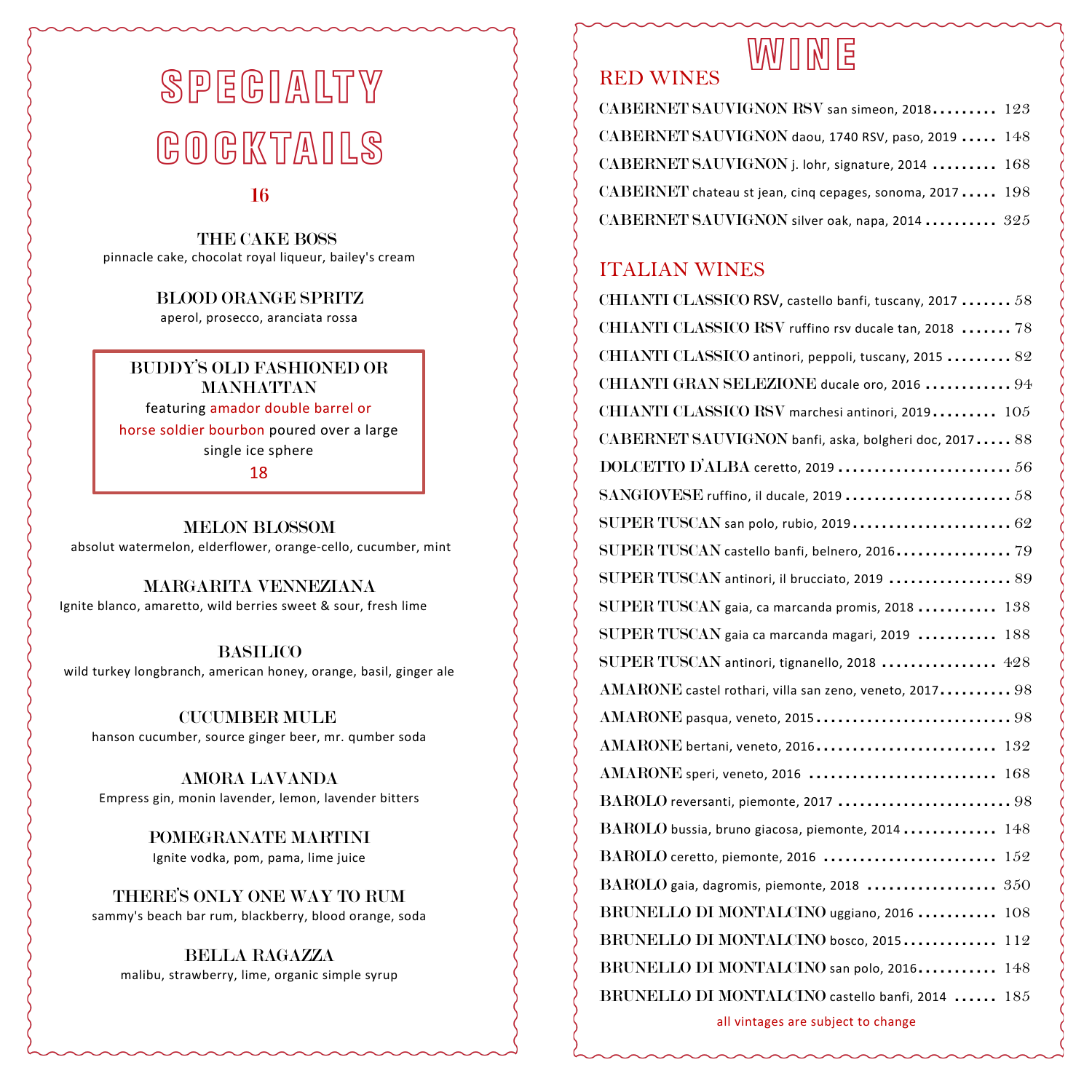# WONE

## RED WINES

| PINOT NOIR I lohr, fog's reach, arroyo secco, 2018 $52$          |
|------------------------------------------------------------------|
| PINOT NOIR erath, estate selection, willamette, 2018  68         |
| PINOT NOIR bravium, anderson valley, 2016 88                     |
|                                                                  |
| PINOT NOIR neyers, placida vineyard, russian river, 2017  112    |
| $PINOT NOIR$ domaine serene, oregon, 2017  115                   |
| MERLOT cotarella, sodale, lazio 2019  62                         |
| MERLOT grgich hills, napa valley, 2018 108                       |
| MERLOT emmolo, napa valley, 2019 112                             |
| MERLOT daou, sequentis, paso robles, 2019  132                   |
| $\text{SYRAH}$ j lohr, tower road, paso robles, 2016  52         |
| $\text{MALBEC}$ don nicanor, nieto senetiner, mendoza, 2018 $50$ |
|                                                                  |
| BORDEAUX BLEND neyers, left bank, 2018  72                       |
| BORDEAUX BLEND ziata, mia madre, napa, 2015  208                 |
| BORDEAUX chateau belgrave, grand cru, haut medoc, 2014 118       |
| RED BLEND orin swift, abstract, california, 2019  84             |
| RED BLEND ferrari carano, tresor, sonoma county, 2017  88        |
| RED BLEND chalk hill estate, sonoma county, 2018  118            |
| RED BLEND rowen, sonoma county, 2017  123                        |
| RED BLEND trinchero, forte, napa, 2014  132                      |
|                                                                  |
| $ZINFANDEL$ prisoner wine company, saldo, california, 2017 $87$  |
| $ZINFANDEL$ orin swift, 8 years in the desert, 2019  88          |
| CABERNET SAUVIGNON federalist, lodi, 2018  52                    |
| CABERNET SAUVIGNON br cohn, sonoma, 2019 $55$                    |
| CABERNET SAUVIGNON j lohr, hilltop, paso robles, 2018  58        |
| CABERNET SAUVIGNON san simeon, paso robles, 2019 60              |
| CABERNET SAUVIGNON rodney strong, alexander, 2018 68             |
| CABERNET SAUVIGNON trinchero, mario's, napa 2018  98             |
| CABERNET SAUVIGNON orin swift, palermo, 2019 118                 |
| all vintages are subject to change                               |

# BEER

### BOTTLED BEERS

| <b>BAD BEAT HOPPY TIMES IPA OR AMBER 9</b> |
|--------------------------------------------|
| <b>GREAT BASIN MILK STOUT</b> 9            |

### DRAFT BEERS

| PERONI NASTRO AZZURO 10       |
|-------------------------------|
| ALASKAN BREWING ICY BAY IPA10 |
|                               |
|                               |